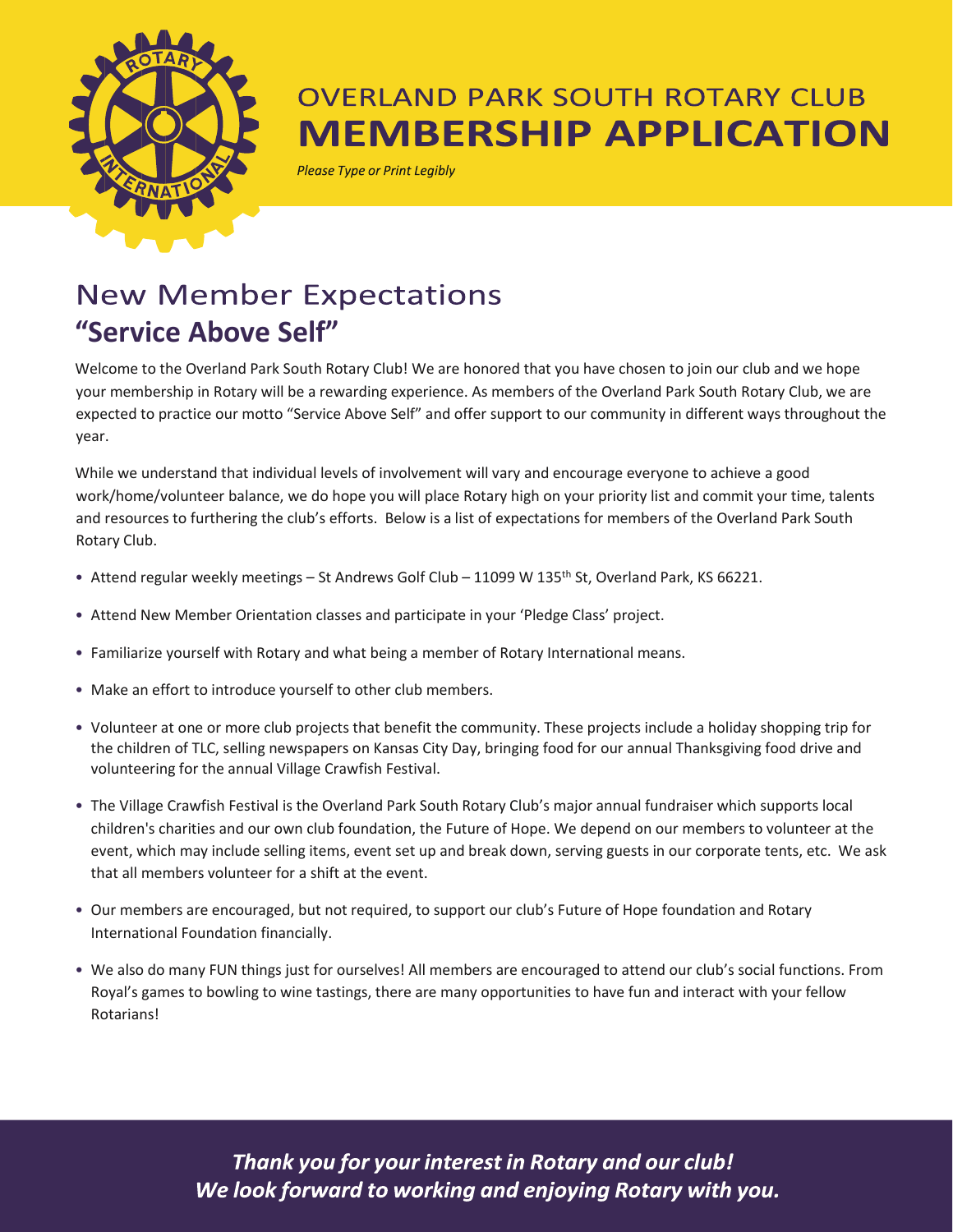

## *Please complete the application to the best of your ability*

Induction Date: \_\_\_\_\_\_\_\_\_\_\_\_\_\_\_\_\_\_\_\_\_\_\_\_\_\_\_

Please return this completed application and \$50.00 Initiation Fee to one of the following: Pam Holmes (club administrative assistant) at pam@adminpam.com or PO Box 27075, Overland Park, KS 66225. Or, to your sponsor or our club treasurer at the next meeting. Feel free to call Pam at 816-806-4951 with any questions.

| <b>NAME</b>                                                                    |  |
|--------------------------------------------------------------------------------|--|
|                                                                                |  |
|                                                                                |  |
|                                                                                |  |
|                                                                                |  |
|                                                                                |  |
| <b>SPONSOR</b>                                                                 |  |
|                                                                                |  |
| <b>CORRESPONDENCE</b>                                                          |  |
|                                                                                |  |
| Please send all correspondence to which address? (check one)                   |  |
| $\Box$ Home<br>$\Box$ Work                                                     |  |
| <b>HOME</b>                                                                    |  |
|                                                                                |  |
|                                                                                |  |
|                                                                                |  |
| <b>BUSINESS</b>                                                                |  |
|                                                                                |  |
|                                                                                |  |
|                                                                                |  |
|                                                                                |  |
|                                                                                |  |
|                                                                                |  |
| (example: loan officer, financial analyst, commercial insurance, business law) |  |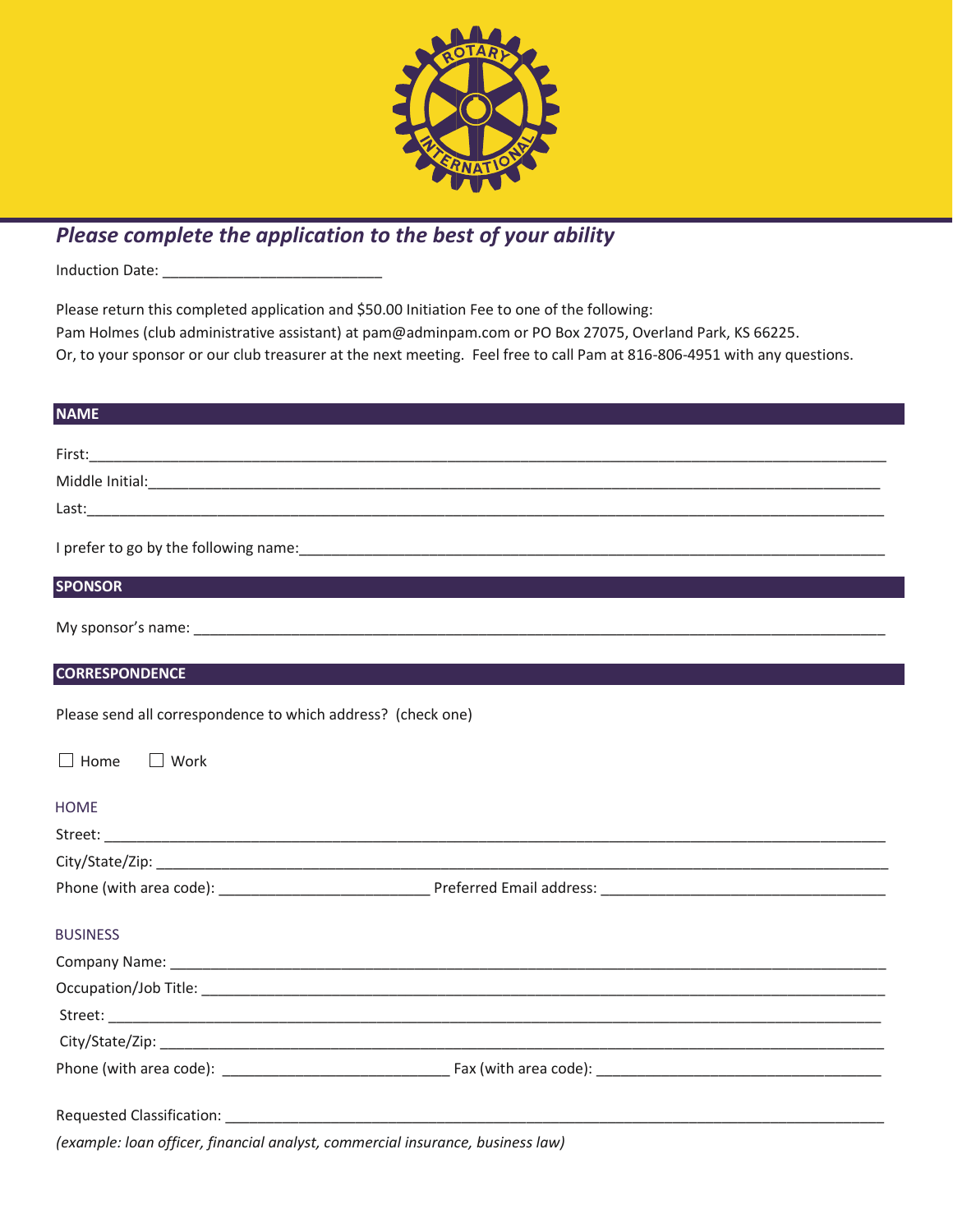#### **PERSONAL INFORMATION**

| <b>PERSONAL INFORMATION</b>                  |                                                                                                                                                                                                                                |
|----------------------------------------------|--------------------------------------------------------------------------------------------------------------------------------------------------------------------------------------------------------------------------------|
|                                              |                                                                                                                                                                                                                                |
|                                              |                                                                                                                                                                                                                                |
|                                              |                                                                                                                                                                                                                                |
|                                              |                                                                                                                                                                                                                                |
| <b>EDUCATION EXECUTIVE STATE</b>             |                                                                                                                                                                                                                                |
|                                              |                                                                                                                                                                                                                                |
|                                              |                                                                                                                                                                                                                                |
| HOBBIES AND INTERESTS / COMMUNITY ACTIVITIES |                                                                                                                                                                                                                                |
|                                              |                                                                                                                                                                                                                                |
| <b>QUESTIONS FOR INPUT</b>                   |                                                                                                                                                                                                                                |
|                                              | Why are you interested in joining the Overland Park South Rotary Club?                                                                                                                                                         |
|                                              | What do you hope to get out of joining the Overland Park South Rotary Club?                                                                                                                                                    |
|                                              | Please provide two references and their contact information. One must be an existing Overland Park South Rotary Club<br>member and the other must be a community leader outside of Rotary.                                     |
| Reference #1                                 |                                                                                                                                                                                                                                |
|                                              |                                                                                                                                                                                                                                |
|                                              |                                                                                                                                                                                                                                |
| Reference #2                                 |                                                                                                                                                                                                                                |
|                                              |                                                                                                                                                                                                                                |
|                                              |                                                                                                                                                                                                                                |
| PREVIOUS ROTARY AFFILIATIONS (if any)        |                                                                                                                                                                                                                                |
|                                              | City/State: City/State:                                                                                                                                                                                                        |
|                                              | Date Resigned: National Accounts and Accounts and Accounts and Accounts and Accounts and Accounts and Accounts and Accounts and Accounts and Accounts and Accounts and Accounts and Accounts and Accounts and Accounts and Acc |
|                                              |                                                                                                                                                                                                                                |
| Paul Harris Fellow? $\Box$ Yes               | <b>No</b>                                                                                                                                                                                                                      |

If yes, what is the year you received it and your PHF number (if known)?

By submitting this application, I agree that I understand that Rotary is a service organization dedicated to promoting high ethical standards in the business community and service to the community. These goals can only be accomplished if each member makes a genuine and sincere effort to learn about our club's activities and to enthusiastically participate in as many of them as possible.

\_\_\_\_\_\_\_\_\_\_\_\_\_\_\_\_\_\_\_\_\_\_\_\_\_\_\_\_\_\_\_\_\_\_\_\_\_\_\_\_\_\_\_\_\_\_\_\_\_\_\_\_\_\_\_\_\_\_\_\_\_\_\_\_\_\_\_\_\_\_\_\_\_\_\_\_\_\_\_\_\_\_\_\_\_\_\_\_\_\_\_\_\_\_\_\_\_\_\_\_\_\_



**The Rotary Four Way Test for the things we think, say or do is:** 1. Is it the TRUTH? 3. Will it build GOOD WILL and BETTER FRIENDSHIPS? 2.Is it FAIR to all concerned? 4. Will it be BENEFICIAL to all concerned?